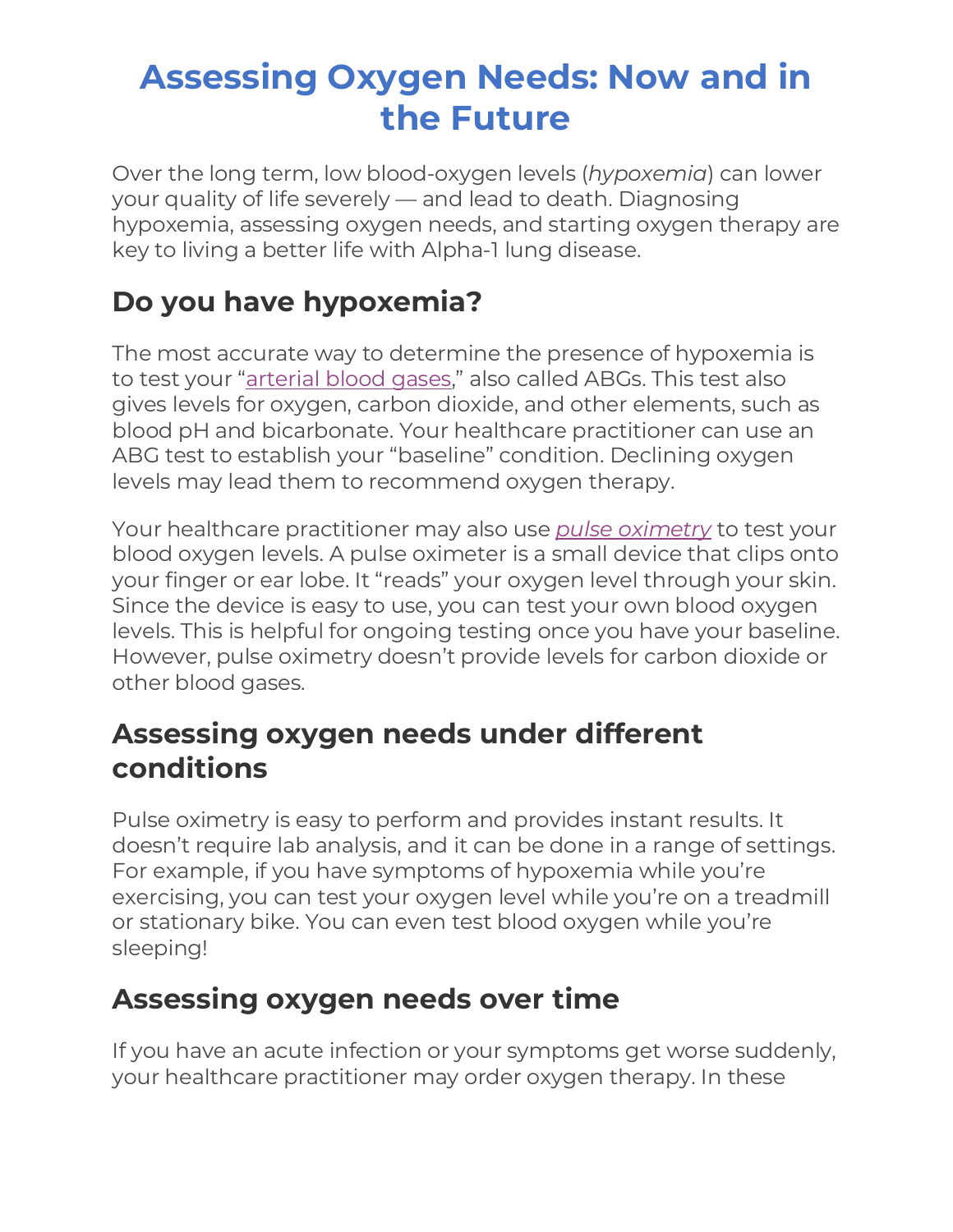# **Assessing Oxygen Needs: Now and in the Future**

instances, it's good to reassess your need after 1-3 months. You may no longer need oxygen therapy.

Once you start regular, long-term oxygen therapy, you can use pulse oximetry to reassess your oxygen needs if your health changes.

### **Official criteria for supplemental oxygen therapy**

Medicare and other third-party payers use specific blood test criteria to decide when oxygen therapy should be prescribed. They also have criteria for deciding how much they'll reimburse for the cost.

Medical experts set these criteria, which state the blood oxygen levels that call for the use of supplemental oxygen.

These guidelines describe three specific conditions that call for the use of oxygen therapy. This information may be helpful when you're looking at your test results:

- 1. PaO2 is less than or equal to 55 mmHg or hemoglobin oxygen saturation (SaO2) is less than or equal to 88% when breathing room air while at rest.
- 2. PaO2 of 56-59 mmHg or if SaO2 is equal to or less than 89% when associated with specific clinical situations (such as [cor](https://medlineplus.gov/ency/article/000129.htm)  [pulmonale,](https://medlineplus.gov/ency/article/000129.htm) congestive heart failure, or [polycythemia](https://www.mayoclinic.org/diseases-conditions/polycythemia-vera/symptoms-causes/syc-20355850) with a hematocrit of greater than 56 percent).
- 3. Some individuals do not qualify for oxygen therapy while at rest but may require supplemental oxygen while walking, exercising, or sleeping. (Note: Some payers may ask for proof that oxygen therapy helps with hypoxemia.)

Learn more about [what your test results mean.](https://www.alphanet.org/living-with-alpha-1/arterial-blood-gases-and-pulse-oximetry/)

#### **Understand your oxygen prescription**

The oxygen prescription your healthcare practitioner writes tells you how much oxygen to use at rest, and during exercise or sleep. This